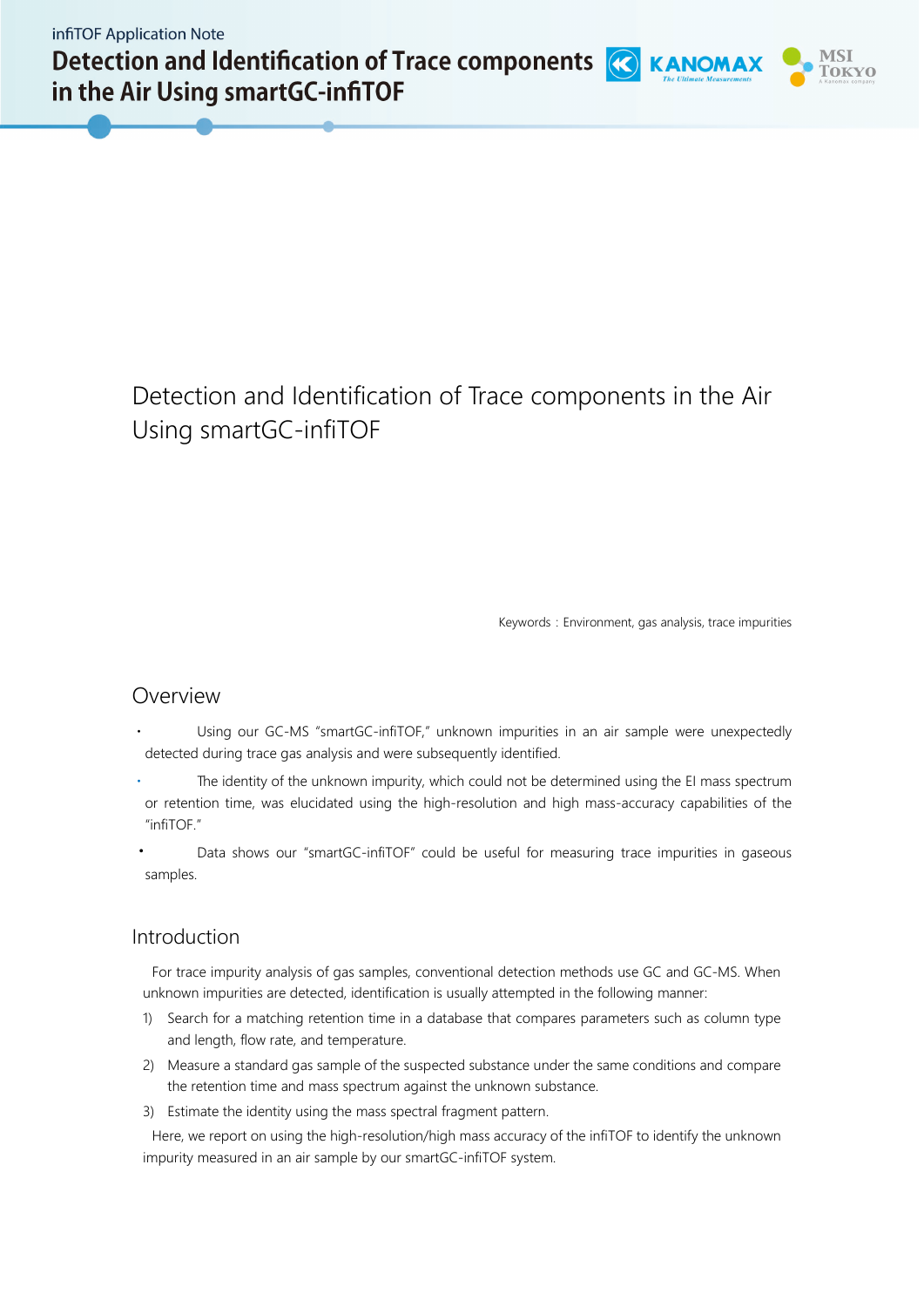## Experimental

We installed a packed column into our smartGC and connected to our infiTOF inlet. One mL samples were introduced into and separated using the packed column and then introduced into the infiTOF ion source. Samples were measured in both low (1 lap) and high (20 laps) resolution (detailed measurement conditions are listed in Table 1).

| <b>Method Parameters</b> |                              |  |
|--------------------------|------------------------------|--|
| Instrument               | smartGC(MS-SG-02)            |  |
|                          | infiTOF (MS-UHV-Pro)         |  |
| Column                   | 1/8inch -SUS tube            |  |
|                          | "ShincarbonST" packing       |  |
|                          | $Size: 1.6$ mm i.d. $X1.5$ m |  |
| Column Temp.             | $150 \text{ °C}$             |  |
| Carrier Gas              | Нe                           |  |
| Flow Rate                | $20 \text{ cc/m}$ in         |  |
| <b>Ionization Energy</b> | 23eV                         |  |
| infiTOF # of Laps        | Low res: 1: High res: 20     |  |

### Table. 1 Analysis conditions for air samples

### Results and Discussion

Fig. 1(a) shows the mass chromatogram for Kr in the air sample when measured in low-resolution mode and Fig. 1(b) shows the mass chromatogram for the unexpected unknown impurity observed at  $m/z$  64. Compared to Kr, the unknown elutes earlier, has a wider peak width, and poorer S/N.

We used the high-resolution mode of the infiTOF to measure  $m/z$  64 in order to attempt to identify the unknown compound using the high mass accuracy of the instrument.

Fig. 2(a) is the mass spectrum near  $m/z$  64 when measured in low-resolution (1 lap) and Fig. 2(b) shows the result of highresolution measurement (20 laps). With high resolution, the peak width decreased and the mass accuracy improved dramatically compared to the low-resolution measurement. The precise mass of the peak near  $m/z$  64 was assigned as  $m/z$  63.9622.



Fig. 1 Low-resolution mass chromatograms for (a) Kr and (b) unknown substance near  $m/z$  64